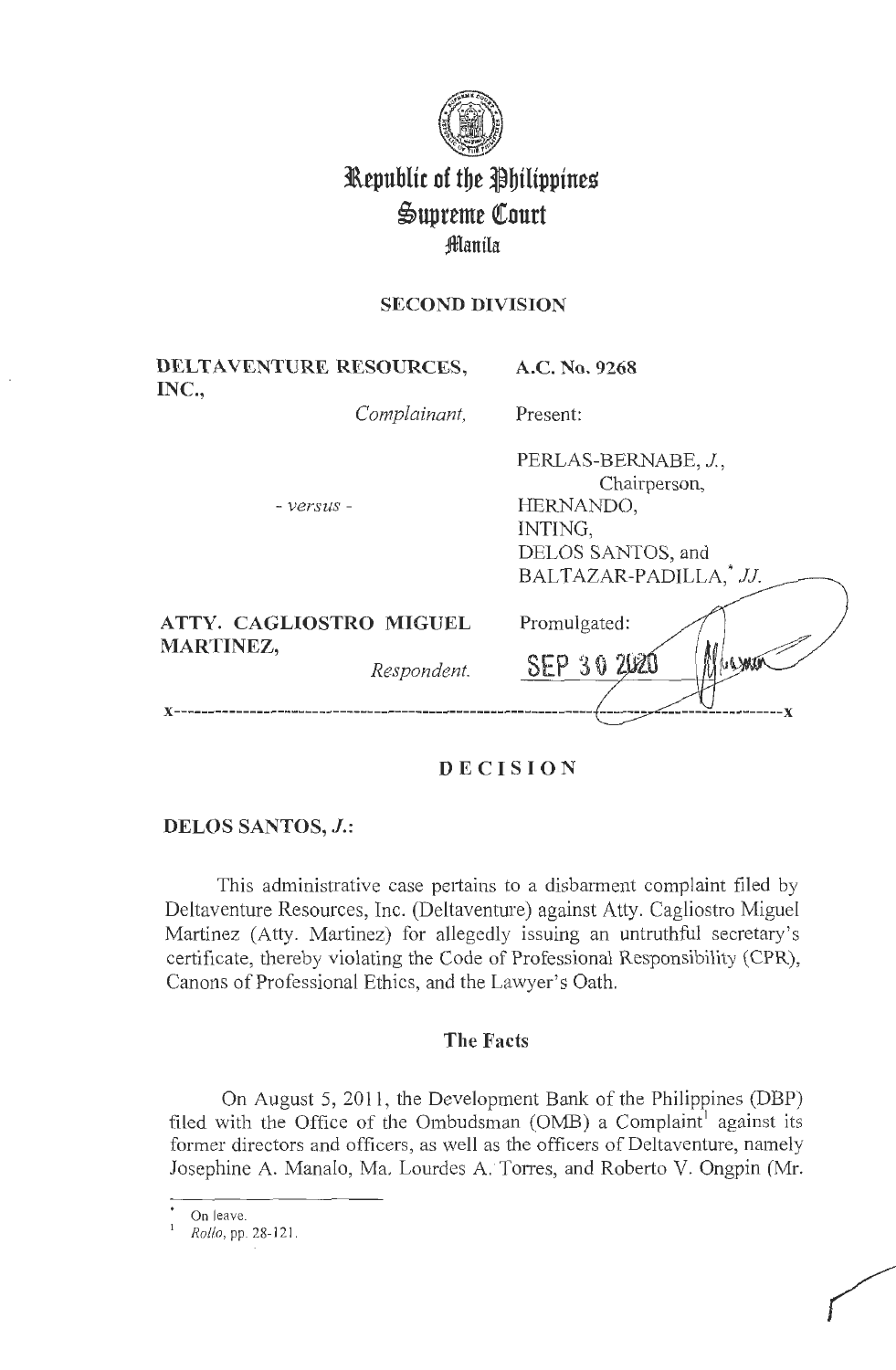Ongpin) for violation of Section  $3(e)$ , (g), and (j) of Republic Act No. (RA)  $3019<sup>2</sup>$  in relation to RA 8791,<sup>3</sup> Bangko Sentral ng Pilipinas (BSP) Rules and Regulations, and DBP Rules and Regulations. The case was docketed as 0MB Case No. CC 11-492, entitled *"Development Bank of the Philippines, et al. v. Reynaldo* G. *David, et al."* 

On · August 10, 2011, Atty. Zenaida Ongkiko-Acorda (Atty. Ongkiko-Acorda) held a press conference relative to 0MB Case No. CC11-492, wherein she represented herself as the spokesperson of DBP. She declared that an investigation was conducted by the DBP Board of Directors (DBP Board) on the alleged anomalous transactions (hereinafter, Deltaventure transactions) between certain officers of DBP and Deltaventure. The transactions pertain to the loans extended by DBP to Mr. Ongpin's company, Deltaventure, and the sale of DBP's Philex Mining Corporation (Philex) shares to Deltaventure and Two Rivers Pacific Holding Corporation.<sup>4</sup>

On August 11, 2011, Mr. Ongpin, claiming to be the beneficial owner of Deltaventure, caused a publication of an article refuting Atty. Ongkiko-Acorda's public statement. Therein, he also questioned her authority or legal personality to act as the spokesperson or counsel for DBP, i.e., that Atty. Ongkiko-Acorda was neither an officer nor employee of DBP. He averred that DBP violated its Charter when it allegedly failed to obtain the consent of its Chief Legal Counsel, as well as that of the Office of the Government Corporate Counsel (OGCC) and the Commission on Audit (COA), in engaging the services of Atty. Ongkiko-Acorda.<sup>5</sup>

On August 18, 2011, some senior DBP officers, namely Edgardo F. Garcia, Benedicto Ernesto R. Bitonio, Jesus S. Guevara II, and Benilda A. Tejada (Garcia, et al.), caused a publication of a Notice to the Public<sup>6</sup> disavowing Atty. Ongkiko-Acorda's claim that she was DBP's spokesperson or counsel. Garcia, *et al.* were among those sought by the DBP Board to be held administratively/criminally liable in relation to the Deltaventure transactions.<sup>7</sup> They declared that Atty. Ongkiko-Acorda was not in DBP's plantilla as a bank lawyer, spokesperson or consultant.

On August 23, 2011, Atty. Ongkiko-Acorda held another press conference maintaining that the DBP Board authorized her to act as the bank's spokesperson.<sup>8</sup>

<sup>2</sup> Anti-Graft and Corrupt Practices Act. 3 The Generai Banking Law of 2000. 4 *Rollo, pp.* 124-128.

*fd.* at 129.<br>*fd.* at 135-136.<br>*Id.* at 122.

Id. at 137.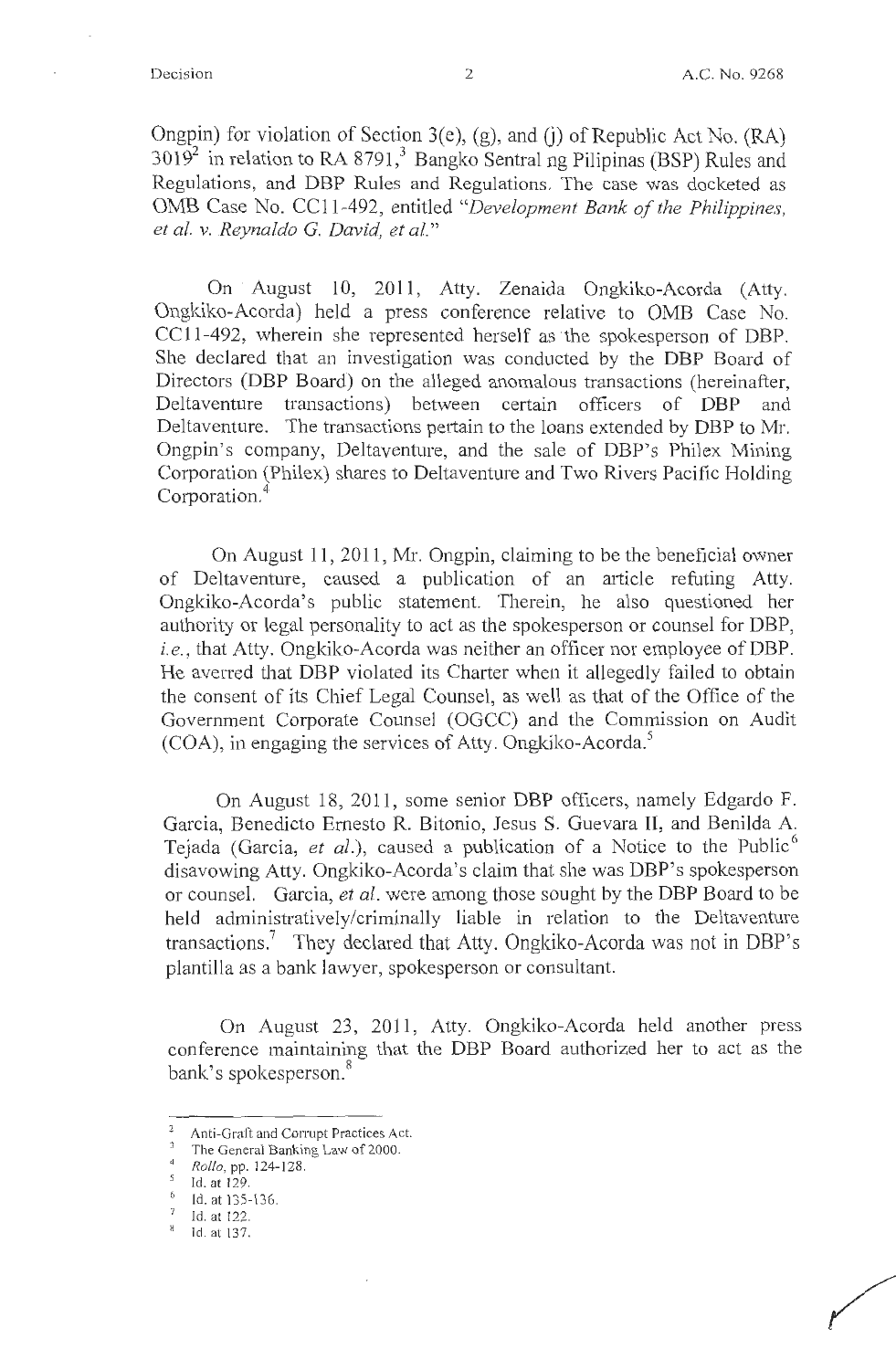On September 24, 2011, DBP caused a publication of a Secretary's Certificate<sup>9</sup> dated 22 September 2011 in the Philippine Daily Inquirer and Philippine Star. The said certificate was signed by the then Officer-In-Charge (OIC) of the Office of the Corporate Secretary of DBP, herein respondent Atty. Martinez, who certified that the **DBP** Board, in its regular meeting held on August 3, 2011, adopted Board Resolution No. 0230 (BR 0230) designating Atty. Ongkiko-Acorda as DBP's official spokesperson on the case pertaining to Deltaventure transactions. The pertinent portions of the certificate read:

I, CAGLIOSTRO MIGUEL MARTINEZ, Officer-in-Charge, Office of the Corporate Secretary of the Development Bank of the Philippines (DBP)  $x \times x$  do hereby certify that the Board of Directors of the Development Bank of the Philippines in its regular meeting held on August 3, 2011, adopted Resolution No. 0230, the dispositive portion of which reads as follows:

RESOLUTION NO. 0230. Deltaventure Resources, Inc. and Philex Mining Corporation.

xxxx

Thus, the Board, upon motion made and duly seconded, *APPROVED AND CONFIRMED* the following:

xxxx

c. Designation of Atty. Zenaida Ongkiko-Acorda as the official spokesperson of DBP on the case involving the accounts of [Deltaventure] and Philex Mining.<sup>10</sup> (Underscoring supplied)

Doubting the veracity of the foregoing Secretary's Certificate, Deltaventure referred to a copy of DBP Board Resolution No. 0229  $(BR 0229)$ ,<sup>11</sup> likewise dated August 3, 2011, attached to DBP's complaint-affidavit in OMB Case No. CC11-492. Deltaventure pointed out that BR 0229, which was signed by Atty. Martinez, mentioned nothing about the designation of Atty. Ongkiko-Acorda as DBP's spokesperson, viz.:

BR 0229 - DELTAVENTURE RESOURCES, INC. AND PHILEX MINING CORPORATION

### *APPROVED AND CONFIRMED the following:*

*a. Filing of administrative and/or criminal complaints/charges x x x against the following respondents in connection with the four (4) transactions* 

<sup>9</sup> Id. at  $140-141$ .<br><sup>10</sup> Id. at 140.<br><sup>11</sup> Id. at 122-123.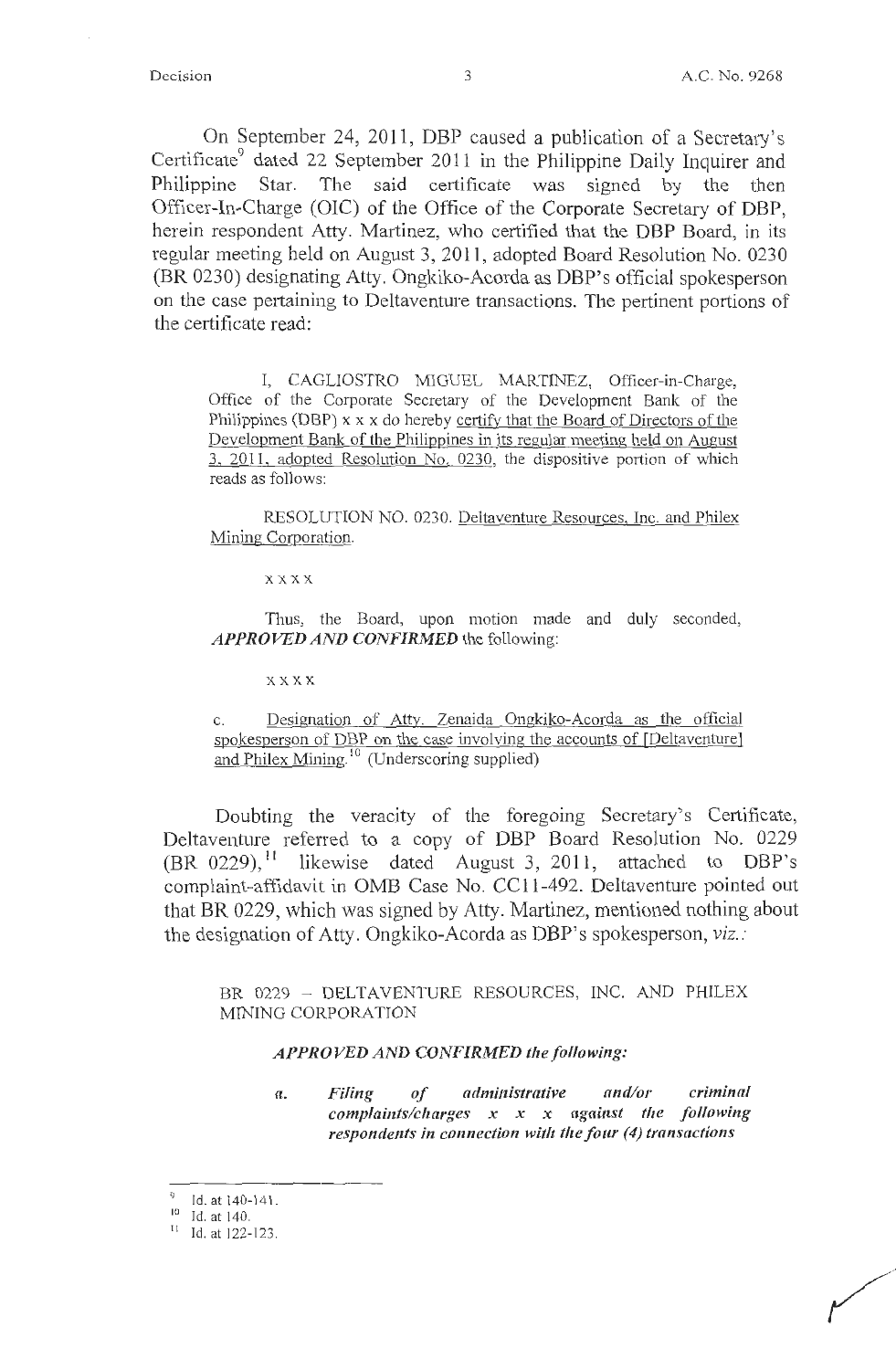involving Deltaventure Resources, Inc. (DVRI) and *Philex Mining Corporation (Philex Mining)* **x x x**:

- **(1)** *Mr. Reynaldo G. David*
- *(2) Mr. Roberto V. Ongpin*

**xxxx** 

*b. Authority for Cllairman Jose A. Nuiiez, Jr. and Pres.ICED Francisco F. Del Rosario, Jr. to sign tile administrative, criminal and such other complaints/charges before the Office of the Ombudsman,*  Securities and Exchange Commission and other *government agencies, where necessary.* **<sup>12</sup>**(Emphasis in the original)

Underscoring that the questioned Secretary's Certificate certified the issuance of BR 0230 on August 3, 2011, or the same day as that of BR 0229, Deltaventure theorized that it was illogical, far-fetched, and impractical for the IBP Board to have separately convened twice on August 3, 2011 with regard to the filing of administrative and/or criminal charges pertaining to the Deltaventure transactions and the authority of Atty. Ongkiko-Acorda to act as DBP's spokesperson in relation thereto, under BR 0229 and BR 0230, respectively.<sup>13</sup>

Further, Deltaventure suspected the belated publication of the questioned Secretary's Certificate on September 24, 2011, or more than a month after August 10, 2011 when Atty. Ongkiko-Acorda publicly represented herself as DBP's spokesperson pertaining to 0MB Case No. CCl 1-492. To Deltaventure, if Atty. Ongkiko-Acorda was indeed designated as DBP's spokesperson, she could have easily dispelled doubts on her representation during her second press conference on August 23, 2011 by simply producing a copy of **BR** 0230 dated August 3, 2011 adverted to in the Secretary's Certificate.<sup>14</sup> Deltaventure, thus, claimed that the Secretary's Certificate dated 22 September 2011 was a contrived afterthought, or one manufactured and executed *post facto* by Atty. Martinez, deliberately asserting falsehood under oath in order to make it appear that Atty. Ongkiko-Acorda had the authority to act as DBP's spokesperson as early as August 3, 2011.<sup>15</sup>

In the subject disbarment complaint,<sup>16</sup> Deltaventure charged Atty. Martinez with violation of the **CPR** and betrayal of his avowed Lawyer's

<sup>&</sup>lt;sup>12</sup> Id.<br><sup>13</sup> Id. at 5-8.<br><sup>14</sup> Id. at 6-7.

 $15$  Id. at 6-8.<br> $16$  Id. at 1-15.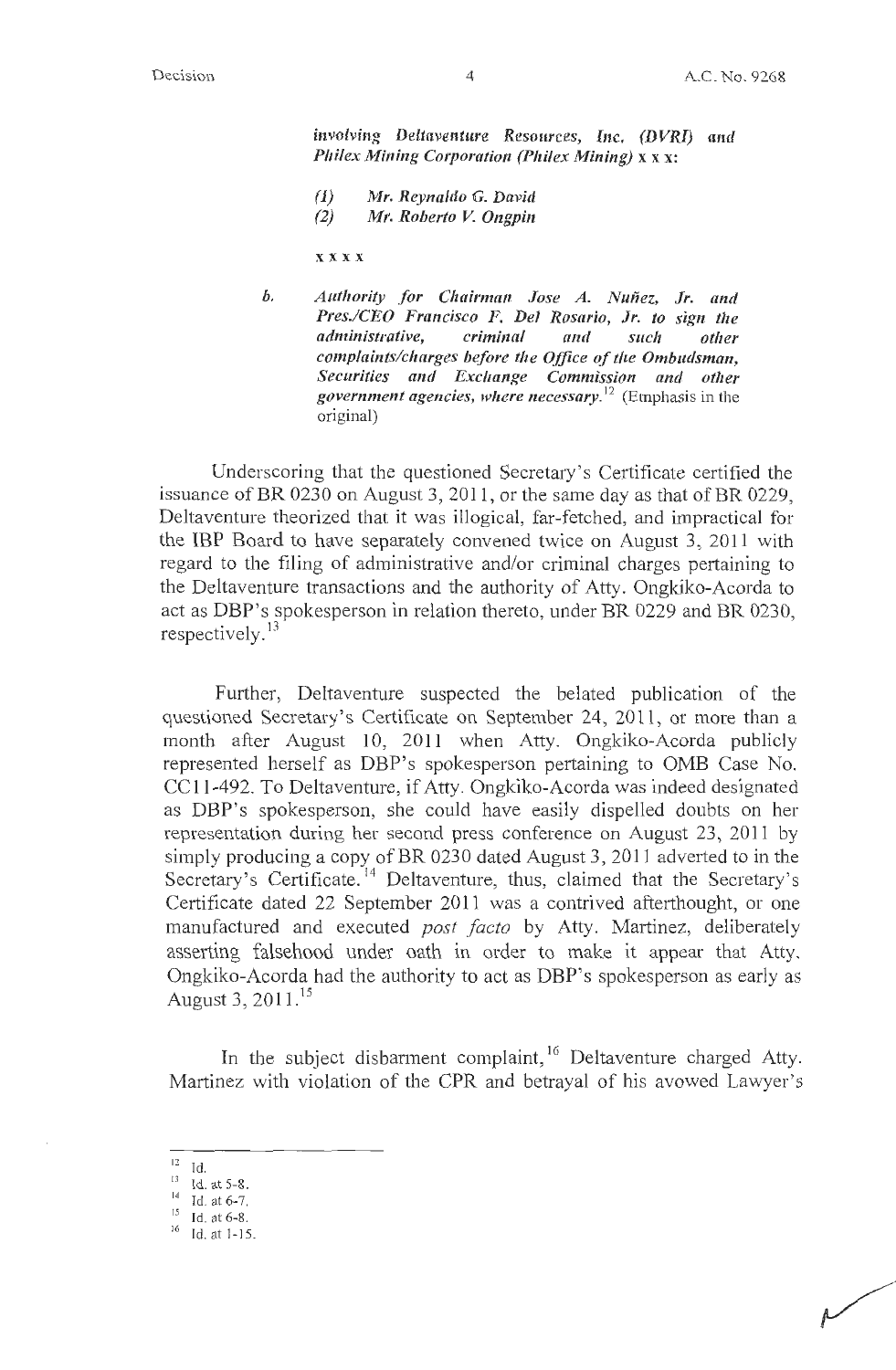Oath to "do no falsehood, nor consent to the doing of any in court," in relation to the assailed Secretary's Certificate.

In his Comment,<sup>17</sup> Atty. Martinez denied having falsified the subject Secretary's Certificate. He invoked the "final and approved" BR 0230 designating Atty. Ongkiko-Acorda as the official spokesperson of DBP on the case involving the accounts of Deltaventure and Philex, as indicated in Board Minutes No.  $17^{18}$  dated August 3, 2011, which pertinently reads:

RESOLUTION NO. 0230. Deltaventure Resources, Inc. and Philex Mining Corporation.

**xxxx** 

*Tlws, the Board, upon motion made and duly seconded, APPROVED AND CONFIRMED the following:* 

- *a. Filing of administrative and/or criminal complaints/cltarges as soon as possible against the following respondents in connection with the four (4) transactions involving Deltaventure Resources, Inc. (DVRI)* and *Philex Mining Corporation (Philex Mining)*, *namely: PJ50.0 Million loan to DVRI, P510.00 Million loan to DVRI, sale of the 50,000,000 Phi/ex Mining shares to DVRJ and sale of the 59,399,000 Phi/ex Mining shares to Two Rivers Pacific Holding Corporation:* 
	- *(1) Mr. Reynaldo G. David*
	- *(2) Mr. Roberto* V. *Ongpin*

*xxxx* 

*(13) Mr. Edgardo F. Garcia* 

*xxxx* 

*(16) Mr. Benedicto Ernesto R. Bitonio, Jr.* 

- *(17) Mr. Jesus S. Guevara II*
- *(18) Atty. Benilda A. Tejada*

*xxxx* 

c. *Designation of Attv. Zenaida Ongkiko-Acorda as the official spokesperson of DBP on the case involving the accounts of DVRI and Philex Mining.* <sup>19</sup> (Emphasis in the original, underscoring supplied)

Atty. Martinez clarified that both the filing of 0MB Case No. CC 1 1-492 and the related designation of Atty. Ongkiko-Acorda were

<sup>&</sup>lt;sup>17</sup> Id. at 156-174.

 $18$  Id. at 182.

 $19$  Id.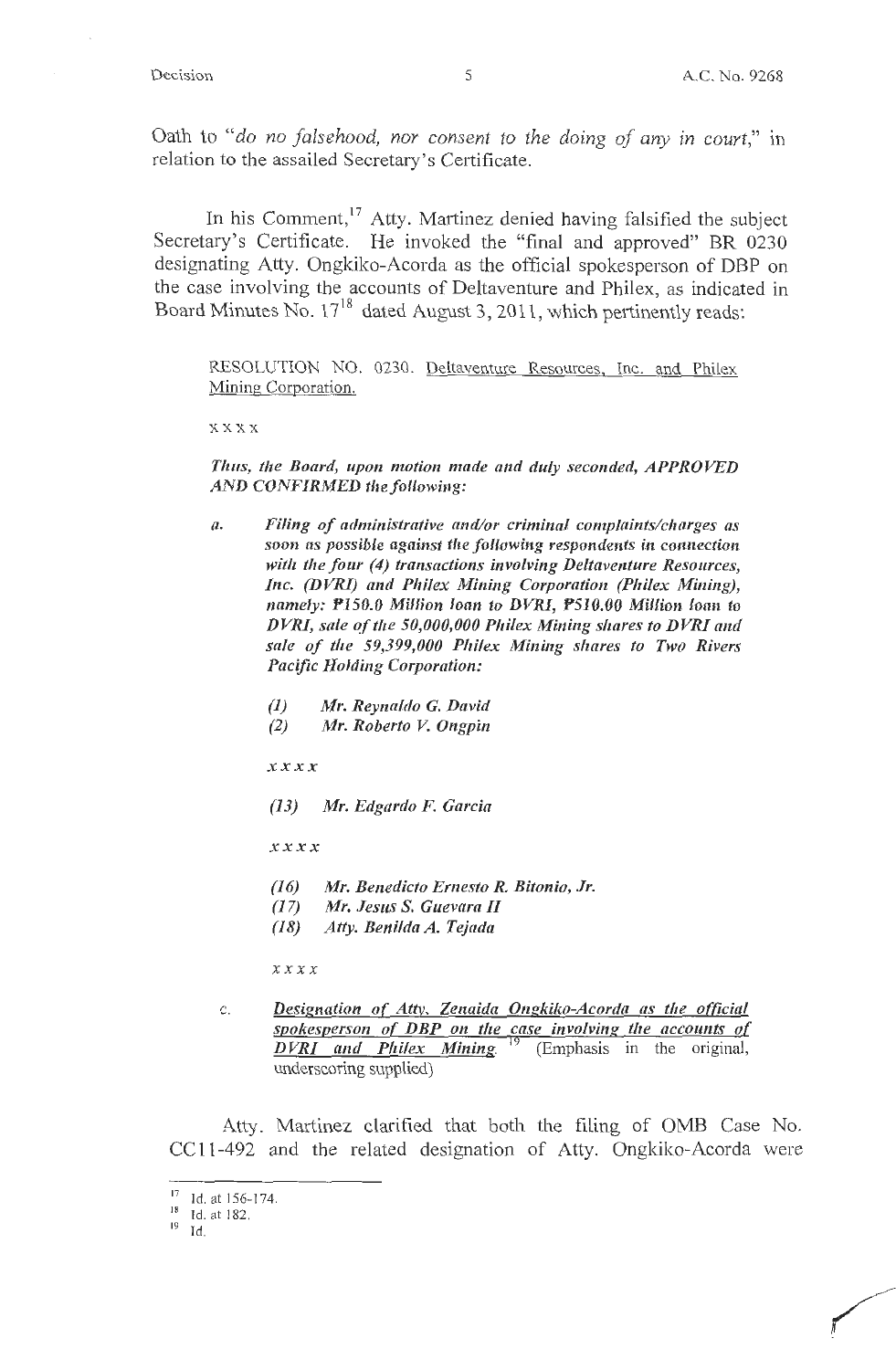included in the agenda of the August 3, 2011 board meeting.<sup>20</sup> Owing to the urgent nature of the matter pertaining to the Deltaventure transactions, the Office of the Corporate Secretary directed the immediate preparation of the resolution necessary for the filing of the administrative/criminal cases after the board meeting. In the preparation of the resolution, however, only the draft bullet summary of the discussion pertaining to the filing of the complaint was reflected in the resolution erroneously numbered as "0229," which Atty. Martinez initialed and dated.<sup>21</sup>

Atty. Martinez explained that the BR 0229 attached in the complaint in 0MB Case No. CC 11-492 complaint and the BR 0230 mentioned in the Secretary's Certificate were both part of one resolution officially numbered as BR 0230, as approved by the DBP Board during the August 24, 2011 board meeting.<sup>22</sup> He claimed that the adjustment was done in accordance with the rules and procedure followed by the Office of the Corporate Secretary.<sup>23</sup> To Atty. Martinez, the failure of BR 0229 to mention the authority of Atty. Ongkiko-Acorda to act as DBP's spokesperson was understandable, as the same was not relevant to the filing of the case with the 0MB. He claimed that the "final and approved" BR 0230 was the basis of the Secretary's Certificate he issued.<sup>24</sup>

### **Report and Recommendation, IBP Commission on Bar Discipline**

Submitted for resolution before the Integrated Bar of the Philippines – Commission on Bar Discipline (IBP Commission) was the core issue: whether Atty. Martinez violated the provisions of the CPR and the Lawyer's  $\mathrm{Oath}^{25}$ 

In a Report and Recommendation<sup>26</sup> dated March 30, 2016, Investigating Commissioner Roland B. Beltran (Commissioner Beltran) resolved the issue in the affirmative and reprimanded Atty. Martinez, *viz.:* 

WHEREFORE, it is hereby recommended that Atty. Cagliostro Miguel Martinez be meted the penalty of reprimand for violating the procedure of his office in releasing a draft resolution BR 0229, for violation of the Code of Professional Responsibility and the Lawyer's oath, with stern warning that a repetition of the same shall be dealt with more seriously.

 $\frac{20}{21}$  Id. at 161.<br>
1d. at 159.

<sup>21</sup>Id. at 159. 22 **Id. at <sup>16</sup> 1.** 

<sup>&</sup>lt;sup>23</sup> Id. at 160-165.<br><sup>24</sup> Id. at 165.<br><sup>25</sup> Id. at 412.

Id. at 413.

<sup>26</sup> Id. at 408-4 19.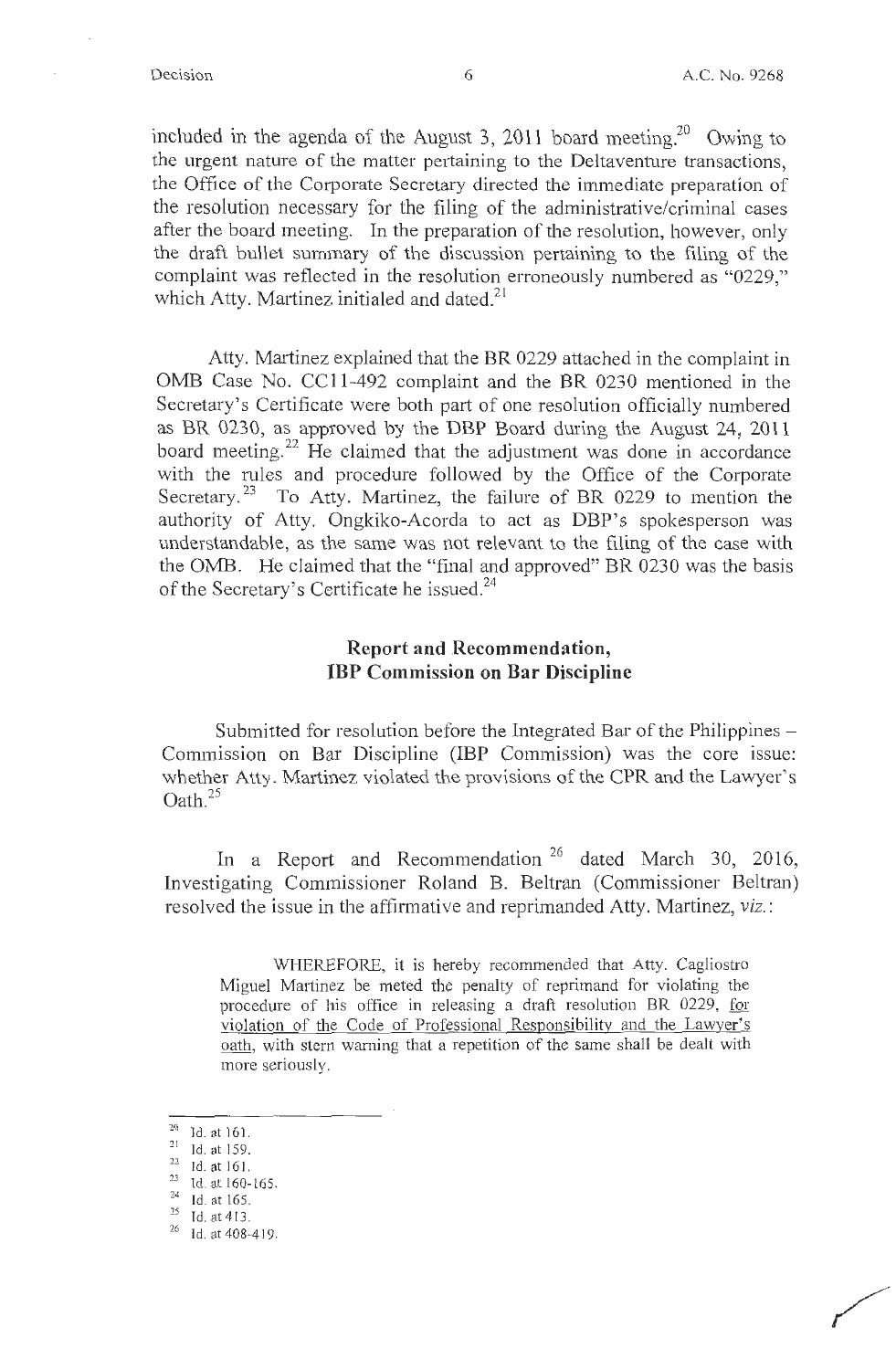# RESPECTFULLY SUBMITTED.<sup>27</sup> (Underscoring supplied)

Commissioner Beltran refrained from passing upon the veracity or genuineness of the subject Secretary's Certificate owing to the pendency of a related criminal case for perjury against Atty. Martinez before the Metropolitan Trial Court of Makati.<sup>28</sup> Nevertheless, Commissioner Beltran held that Atty. Martinez violated DBP's internal procedure in the preparation of board minutes and resolutions, finding that he signed and released BR 0229 on August 4, 2011, or a day after the 03 August 2011 meeting, sans the pre-requisite review by the DBP Board. Under the said internal procedure, the draft resolution had to be reviewed or corrected by the members of the IBP Board prior to its release. Commissioner Beltran doubted and questioned Atty. Martinez's intentions, when he affixed his signature on a mere draft, BR 0229. Commissioner Beltran concluded that Atty. Martinez made BR 0229 appear as the complete and official document of authority for the filing of OMB Case No. CC11-492.<sup>29</sup>

Commissioner Beltran characterized Atty. Martinez's supposed deviation from DBP's internal procedure as one traversing his sworn obligation "[ *not to] engage in conduct that adversely reflects on his fitness*  outigation *(not to) engage in conduct that daversely reflects on his finess* underscoring Atty. Martinez's oath as a lawyer *"to do no falsehood,"*  Commissioner Beltran opined:

The action taken by Atty. Martinez in releasing a draft resolution and affixing his signature thereon, in violation of his office's internal procedure, manifested serious concerns about his fitness as an attorney who has sworn to uphold the law under his lawyer's oath.

**xxxx** 

The office of an attorney is so impressed with public interest, and respondent Atty. Martinez failed to uphold his lawyer's oath when he allowed himself to be a tool so the cases against Mr. Roberto D. Ongpin et al., could be filed with haste x x x. Respondent Atty. Martinez should have stood his ground or at the very least uphold the dignity of his office by following the procedure in the preparation of the minutes and resolutions passed by the members of the Board of DBP.<sup>31</sup> (Underscoring supplied)

Taking into consideration that Atty. Martinez had never been previously charged with any disciplinary measure, Commissioner Beltran recommended reprimand as penalty.<sup>32</sup>

 $\frac{27}{28}$  Id. at 419.<br> $\frac{1}{28}$  Id. at 417-418.

 $^{29}$  Id. at 414-415.<br><sup>30</sup> Id. at 416.

 $31$  Id. at 416-417.<br> $32$  Id. at 418.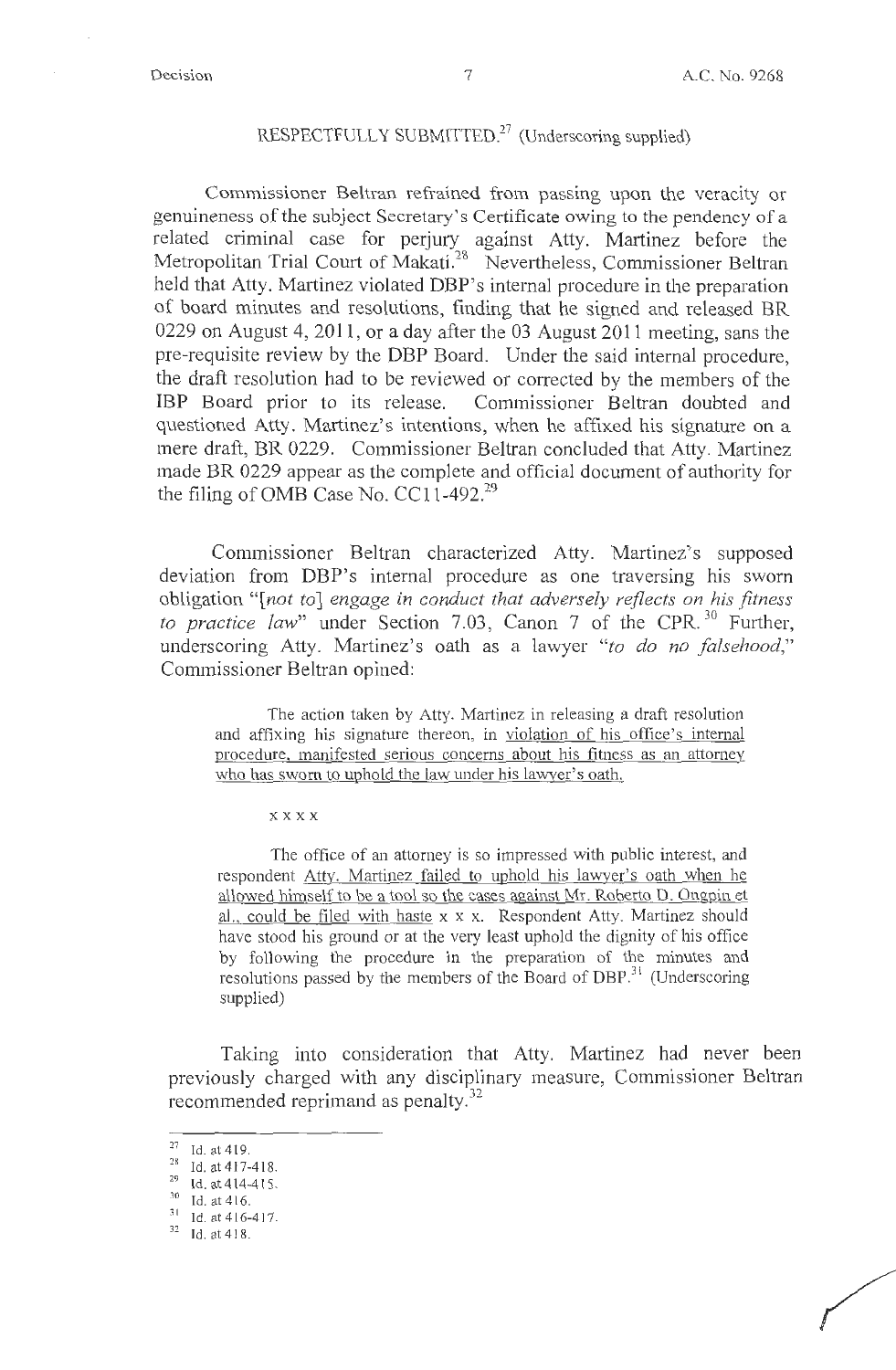### **Recommendation, IBP Board of Governors**

In an Extended Resolution<sup>33</sup> dated June 29, 2018, the IBP Board of Governors (IBP Board) reversed the findings and recommendation of the IBP Commission, and dismissed the complaint against Atty. Martinez, *viz.:* 

**To conclude,** the Board is not convinced that the actions of Respondent constituted a violation of the Code of Professional Responsibility and the Lawyer's Oath.

### **The Recommendation of the Board of Governors to the Honorable Supreme Court**

**WHEREFORE,** premises considered, the Board resolved to **REVERSE** the recommendations of the Investigating Commissioner and to **DISMISS** the complaint.<sup>34</sup> (Emphases in the original)

The IBP Board found convincing Atty. Martinez's explanation as regards the errors which he claimed to have occuned in the drafting, as well as the numbering of the minutes of the meeting, BR 0229, and BR 0230.

The IBP Board held that the designation of Atty. Ongkiko-Acorda as spokesperson for DBP pertaining to 0MB Case No. CCl 1-492 does not constitute an exercise of DBP's corporate power or function, as would require a board resolution or a secretary's certificate.<sup>35</sup> It ruled that whatever irregularities that may have attended to such representation had been ratified by DBP's inaction after her press conference, and the subsequent publication of the subject Secretary's Certificate dated 22 September 2011.<sup>36</sup> To the IBP Board, the belated or the non-filing of the Secretary's Certificate pertaining to Atty. Ongkiko-Acorda's representation as spokesperson for DBP was not critical as it did not have the effect of prejudicing or causing damage to the public or to Deltaventure.<sup>37</sup>

The issue for the Court's resolution is whether or not Atty. Martinez should be held administratively liable for violation of the CPR and the Lawyer's Oath.

### **The Court's Ruling**

After a thorough review of this case, the Court resolves to adopt the findings of facts and recommendation of the IBP Board.

<sup>&</sup>lt;sup>33</sup> Id. at 420-430.<br><sup>34</sup> Id. at 430.<br><sup>35</sup> Id. at 427.<br><sup>36</sup> Id. at 424-425.<br><sup>37</sup> Id. at 428.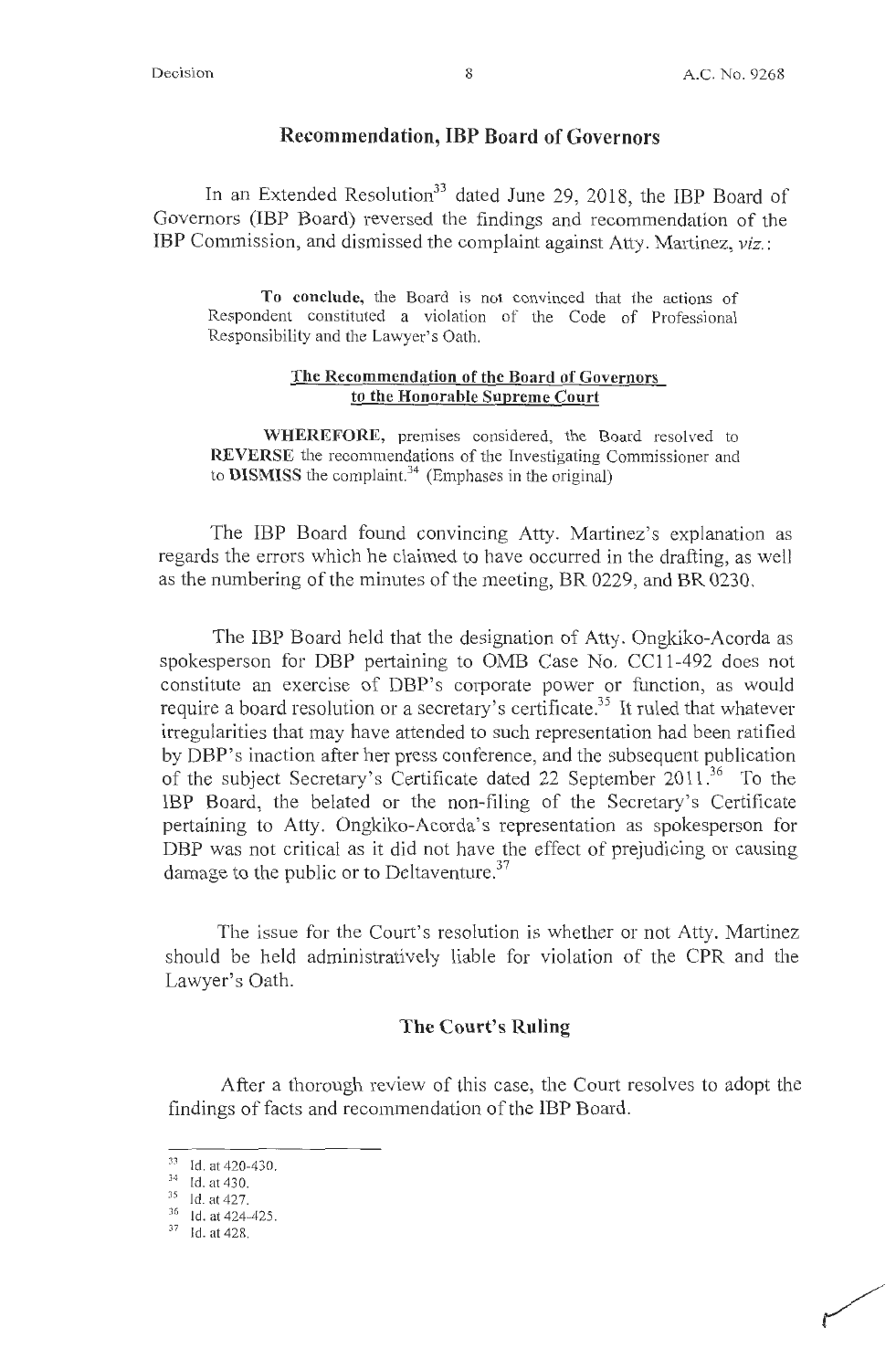The disbarment complaint must be dismissed for utter lack of merit.

In administrative cases for disbarment or suspension against a member of the Bar, the complainant bears the burden of proof to satisfactorily prove the allegations in his complaint through substantial evidence.<sup>38</sup> Failure to discharge this burden by the complainant, the presumption of innocence stands in favor of the respondent lawyer.<sup>39</sup>

In the instant case, the Court agrees with the IBP Board that Deltaventure failed to discharge the burden of proving the administrative violations of Atty. Martinez in relation to the execution of the questioned Secretary's Certificate.

In accusing Atty. Martinez of falsely certifying the existence of BR 0230 in the subject Secretary's Certificate, all Deltaventure could offer was its personal opinion that it was "illogical, far-fetched, and impractical" for the DBP Board to have convened twice in one day to come up with BR 0229 *(i.e. , for the .filing of administrative and/or criminal charges against Deltaventure)* and **BR** 0230 *(i.e., for the designation Atty. Ongkilco-Acorda to act as DBP* 's *spokesperson).* Clearly, this charge is nothing but a mere suspicion and speculation undeserving of credence.<sup>40</sup> Other than this bare allegation, no serious proof was presented by Deltaventure to show that the Secretary's Certificate and BR 0230, as well as the minutes thereof, were fabricated. Faced, thus, with the documents extant in the records *(i.e.,* Board Minutes No. 17 dated August 3, 2011, BR 0230, and Secretary's Certificate dated 22 September 2011), Atty. Martinez's explanation as regards the erroneous numbering of the draft resolutions, and most importantly, the subsequent publication by **DBP** of the assailed Secretary's Certificate confirming Atty. Ongkiko-Acorda's representation as DBP's spokesperson, Atty. Martinez could not be held liable for deliberately asserting falsehood in executing the said Certificate. Deltaventure's disbarment complaint against Atty. Martinez is simply baseless.

Equally lacking in basis is the opinion of Commissioner Beltran that Atty. Martinez allowed himself to be used by DBP as a tool for the alleged "hasty filing" of the administrative/criminal case against Mr. Ongpin, *i.e.*, that Atty. Martinez deviated from DBP's internal procedure pertaining to the preparation of the board minutes and drafting of resolutions.

It must be underscored that DBP was a complainant against Mr. Ongpin and other Deltaventure officers in 0MB Case No. CC 11-492

<sup>38</sup> See *Reyes v. Nieva,* 794 Phil. 360, 377-380 (2016).

<sup>&</sup>lt;sup>40</sup> See *Torres v. Dalangin*, A.C. No. 10758, December 5, 2017, 847 SCRA 472, 497, citing *Cabas v. Atty. Sususco,* 787 Phil. 167 (2016).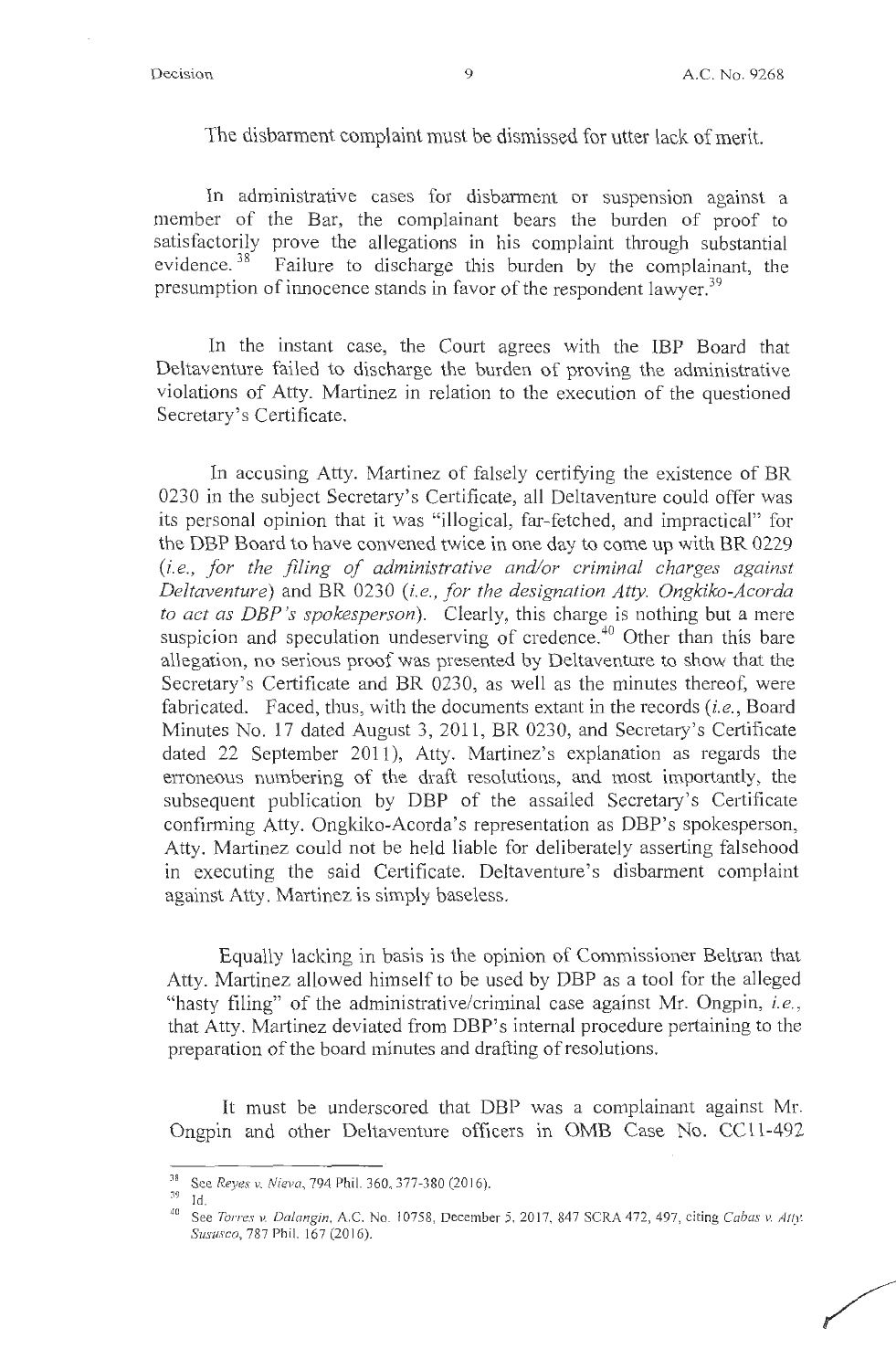pertaining to the alleged anomalous Deltaventure transactions. As borne by the records, the DBP Board discussed the filing of the said case in its regular meeting on August 3, 2011, from which BR 0229 was drafted and subsequently attached in the complaint. Following the absence of evidence that DBP maliciously filed the case or that Atty. Martinez personally took it upon himself to file the same, the supposed deviation from DBP's internal procedure in the preparation of the minutes and drafting of BR 0229 was not critical, as would support Commissioner Beltran's conclusion that Atty. Martinez consented to a wrongdoing by DBP in relation to the filing of the case.

This Court shares the same observation with the IBP Board doubting the real intention of Deltaventure in filing the subject disbarment complaint against Atty. Martinez. The Court consistently reminds that administrative proceedings brought against lawyers for acts in the exercise of their profession are not alternatives to reliefs that may be sought and obtained from the proper offices.<sup>41</sup> The Court's exercise of its disciplinary power over members of the Bar is not only aimed at preserving the integrity and reputation of the Law Profession, but also at shielding lawyers, in general, they being officers themselves of the Court.<sup>42</sup> Any complaint for disbarment or other disciplinary sanction predicated on frivolous matters, as here, should be dismissed, more so, where its plain objective is clearly to harass or get even with respondent lawyer.<sup>43</sup>

**WHEREFORE,** the Court **DISMISSES** the complaint against Atty. Cagliostro Miguel Martinez for utter lack of merit and substance.

**SO ORDERED.** 

**EDGARDO L. DELOS SANTOS** Associate Justice

- $^{42}$  Id.
- 43 Id.

<sup>41</sup>*Domingo v. Rubio,* 797 Phil. 581 , 590 (20 16).